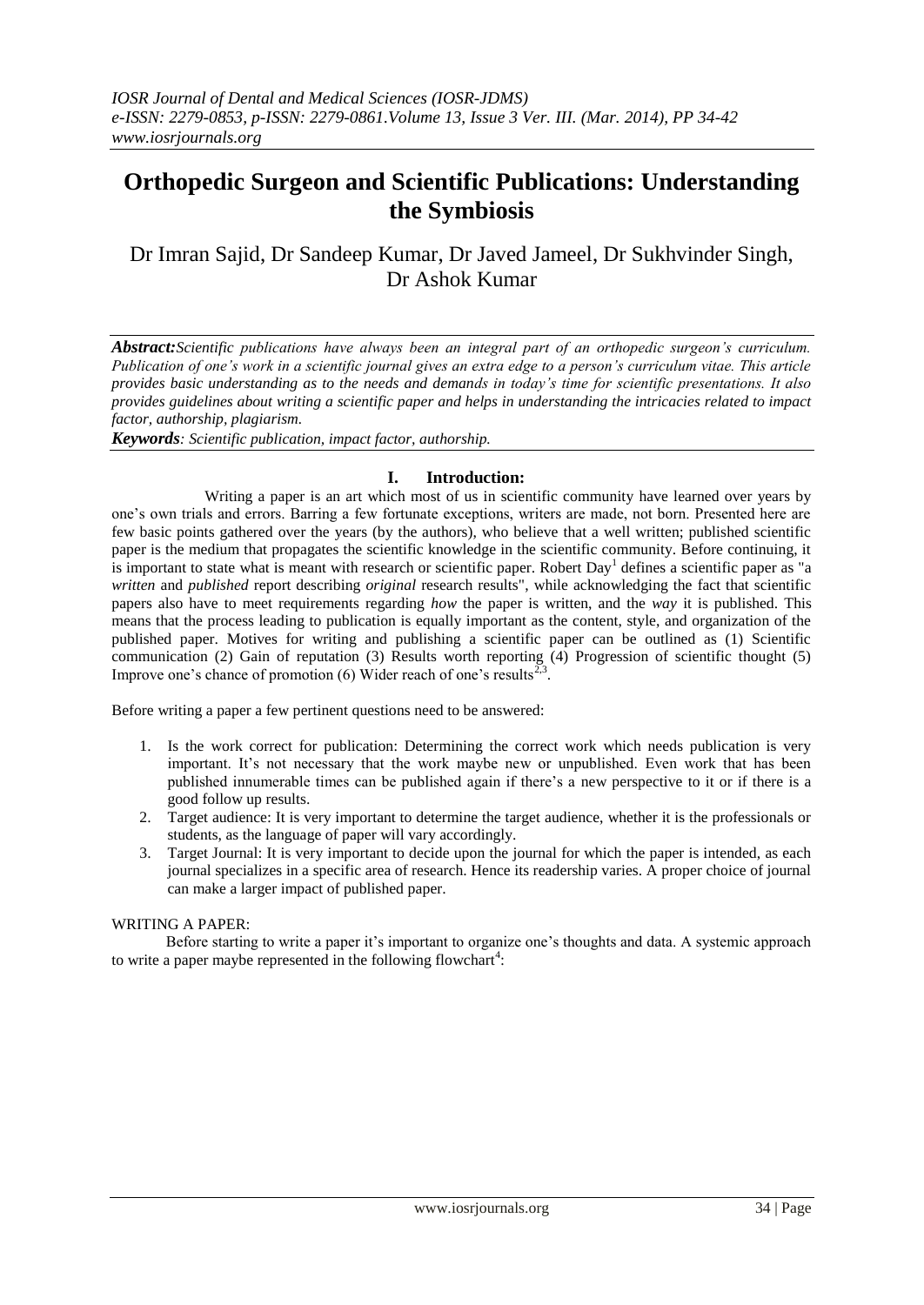

Plan for preparing and writing a paper for publication

# **Structure of a Scientific Paper:**

The general structure of a paper comprises three major sections *"hourglass model":*

Introduction - The introduction leads the reader from general motivations and a general subject to a particular research question to be dealt with in the paper.

Body - The body of the paper stays within a tight thematic scope, as it describes the research methods, materials and results in detail.

Discussion- Discussion section tries to draw general conclusions from the particular results.

This smoothly aligns with Berry's claim<sup>5</sup> that a research paper should be circular in argument, i.e., the conclusion should return to the opening, and examine the original purpose in the light of the research presented. However, there are additional parts of a paper with equal importance: Title, abstract, conclusion and the references.

Title Abstract Introduction Body - Experimental Section, Materials and methods Results and Discussion Conclusions References



The hour-glass model of article structure (taken from Hill et al. 1982 (appearing in Swales 1990: 134))

TITLE:

Day<sup>1</sup> defines a *good* title "as the fewest possible words that adequately describe the contents of the paper".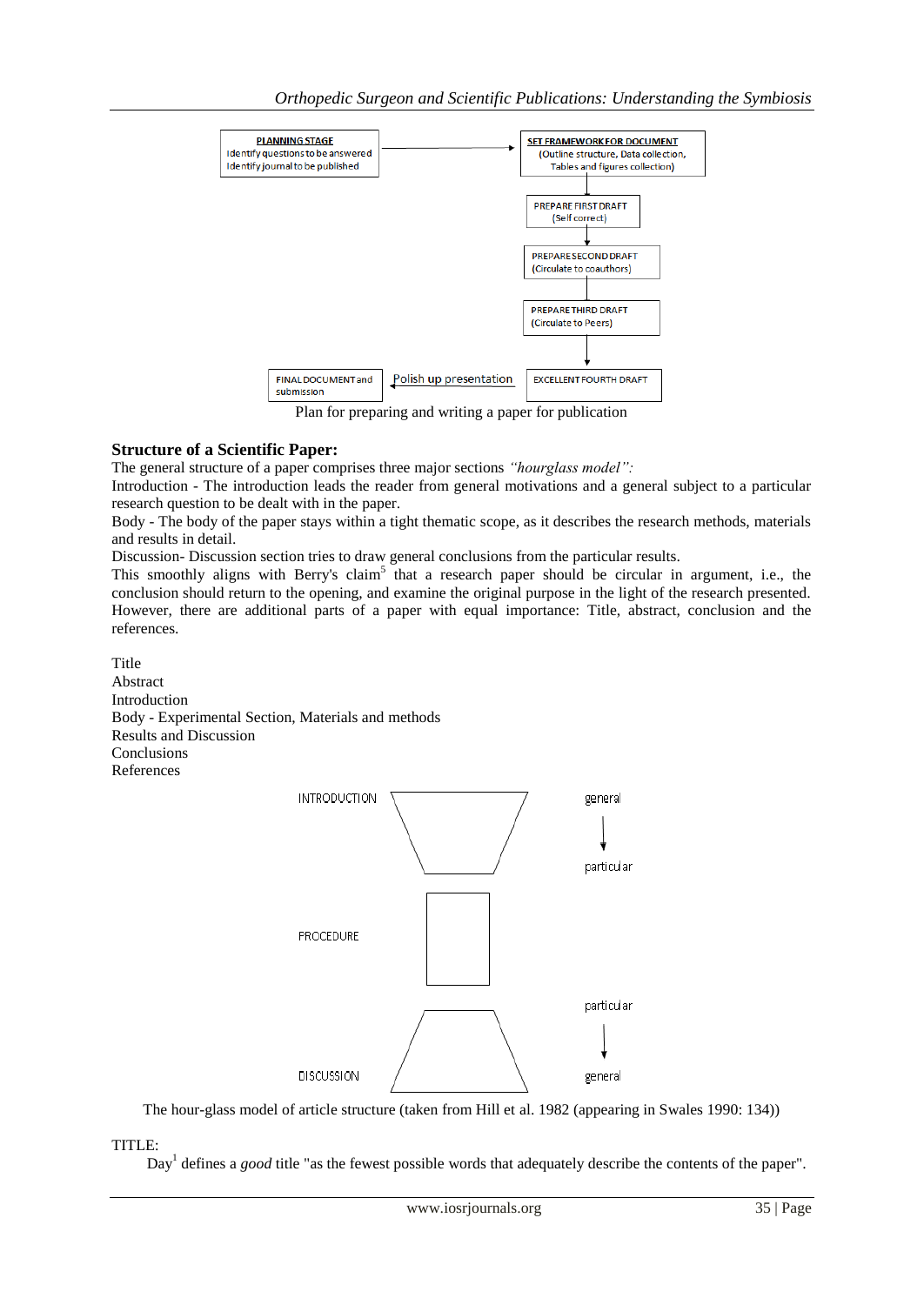Effective titles should $3$ 

- 1. Identify the main issue of the paper.
- 2. Begin with the subject of the paper.
- 3. Be accurate, unambiguous, specific, and complete,
- 4. Not contain abbreviations, and
- 5. Attract readers.

#### ABSTRACT

An abstract should be a very carefully prepared concise piece of prose simply describing the purpose of the study and the methods used, with a sentence outlining the results and where this fits into our knowledge. For the Journal of Bone and Joint Surgery the abstract need not be structured however, the Indian Journal of Orthopedics stresses on a structured abstract<sup>6</sup>. An abstract should focus on what the study is about. An ideal abstract should be<sup>7</sup>:

- 1. Single paragraph and concise
- 2. As a summary of work done, it is always written in past tense.
- 3. An abstract should stand on its own, and not refer to any other part of the paper such as a figure or a table.
- 4. Focus on summarizing results limit background information to a sentence or two, if absolutely necessary.
- 5. What the researcher report in an abstract must be consistent with what is reported in the paper.
- 6. Keywords Using keywords is a vital part of abstract writing, because of the practice of retrieving information electronically: keywords act as the search term.

#### INTRODUCTION:

 As already sketched above, the introduction section leads the reader from a general subject area to a particular field of research. The introduction is written in the present tense. Three phases of an introduction can be described<sup>8</sup>:

- 1. Establish a territory- Define the problem:
- a) Bring out the importance of the subject *and/or*
- b) Make general statements about the subject *and/or*
- c) Present an overview on current research on the subject.

2. Establish a niche – Describe what is already known about the problem:

- a) Oppose an existing assumption *or*
- b) Reveal a research gap *or*
- c) Formulate a research question or problem *or*
- d) Continue a tradition.

3. Occupy the niche – Describe your intent:

- a) Sketch the intent of the own work *and/or*
- b) Outline important characteristics of the own work;
- c) Outline important results;
- d) Give a brief outlook on the structure of the paper.

#### BODY:

The body of a paper reports on the actual research done to answer the research question or problem identified in the introduction. It describes what has already been done and is routinely the easiest part to write. The purpose of this section is basically to provide enough details so that a competent worker can repeat the experiments. This is the part that is most carefully reviewed. If your work involves other investigators who did part of the work, the paper should be written in collaboration with or after discussion with them. In a clinical study, start with why you selected the topic, what examinations were done, investigations carried out, and statistical methods employed. In experimental studies provide the technical specifications, the quantity, source and method of preparation. The chronology of events has to be followed strictly. It should be written as if it were an unfolding discussion, each idea at a time<sup>9</sup>.

Body of a paper consists of

- a) Material and methods
- b) Measurements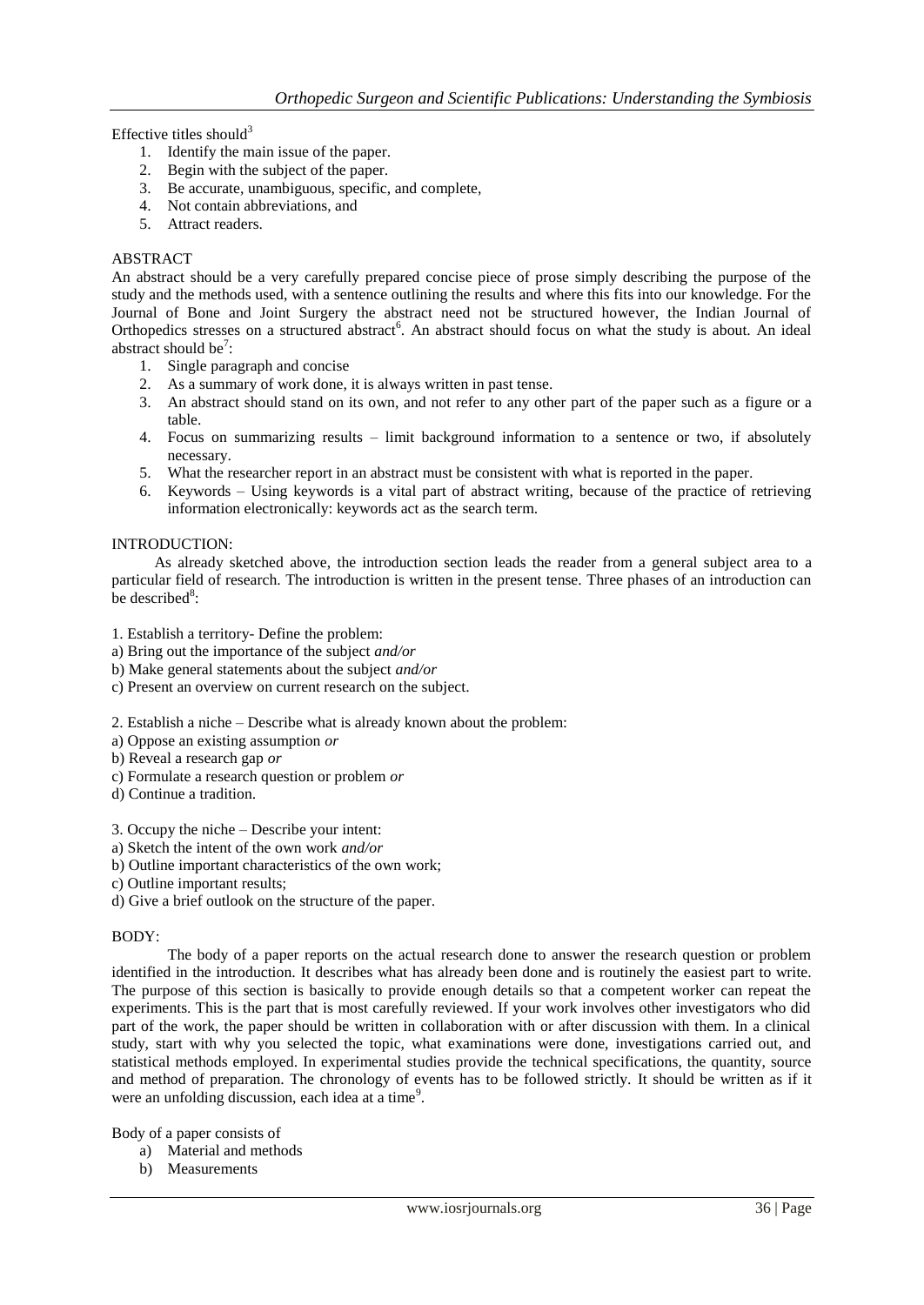## c) Data analysis

Few important considerations while writing materials and methods:

- 1. How were the patients chosen, and what were the inclusion and exclusion criteria?
- 2. If the study required randomization, how was this achieved?
- 3. What tests were used?
- 4. What outcome scores were chosen and why?
- 5. It is important to identify who undertook the measurements or tests or outcome scores and whether they were blinded.
- 6. A clear description of the period of time during which the study was undertaken is required with an indication as to why this was chosen.

Statistics are a vital part of material and methods and helps in determining the significance of the study.

- 1. *P*-values indicate statistical significance.
- 2. Confidence intervals signifies clinical significance

#### Discussion:

The discussion and conclusion section is somehow the counterpart of the introduction, when thinking in terms of the hourglass model (cf. Figure 1), as this section leads from the particular results to general conclusions. Generally, this section includes $\frac{1}{1}$ :

- 1. Presentation of background information as well as recapitulation of the research aims of the present study.
- 2. Brief summary of the results, whereas the focus is on discussing not recapitulating the results.
- 3. Comparison of results with previously published studies.
- 4. Conclusions or hypotheses drawn from the results, with summary of evidence for each conclusion.
- 5. Proposed follow-up research questions.

Few things to remember while writing discussion $10$ :

- 1. Do not replicate the results section, but start with the major findings.
- 2. Point out exceptions or lack of correlation.
- 3. Show how the results and interpretations agree (or disagree) with previously published works. Then describe the theoretical and practical implications of the present study.

Common mistakes while writing discussion:

- 1. Failure to summarize
- 2. Unwarranted review of literature
- 3. Unwarranted conclusion not supported by data.
- 4. Extrapolation

#### Result:

The results section should be straight forward and clearly presented in a readily understandable fashion, with the appropriate use of tables and figures.

Things to remember while writing result:

- 1. Describe the results in detail and include a healthy, detailed discussion
- 2. The order of figures should follow the discussion themes and not the sequence they were conducted
- 3. Discuss how your data compare or contrast with previous results.
- 4. Include schemes, photographs to enhance the scope of discussion
- 5. Information in general should not be duplicated in the text and the tables.

In this section the numbers of patients, tests, outcome scores, length of follow-up etc, should match those described in the materials and method section.

## Conclusion:

Include major findings followed by brief discussion on future perspectives and/or application of present work to other disciplines. It is important to not rewrite the abstract.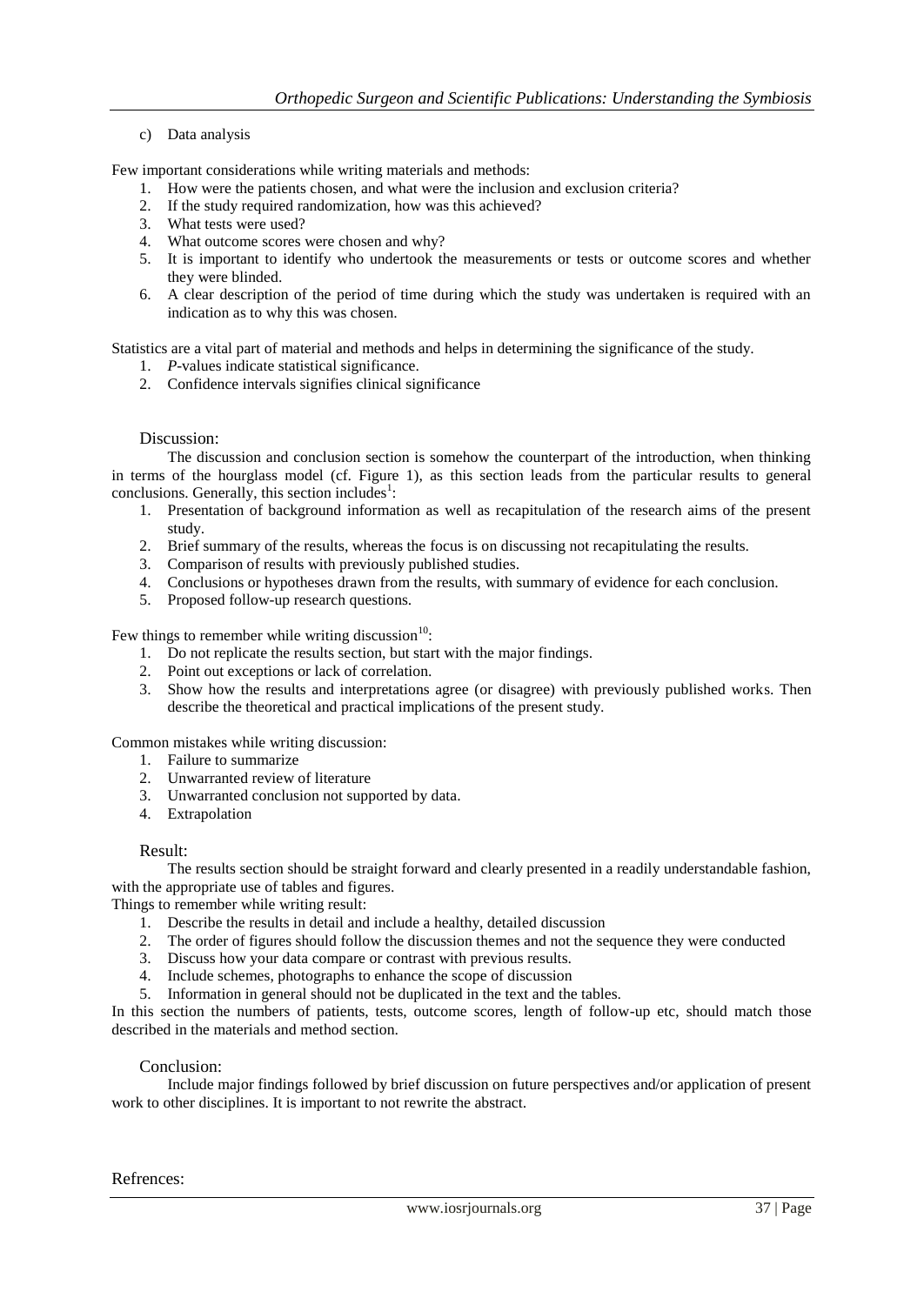Recognition and integrating one's work in scientific community is the principle aim of writing a research paper and this can easily be achieved by embedding ones work in the related literature. So there will be citations of references in the text, as well as a list of cited references at the end of the paper.

## CITING A SOURCE

- 1. Paraphrasing Rephrasing an authority's words. Ideas taken from other sources and put in one's own words must be cited to give credit to the sources.
- 2. Quoting is rewriting, word-for-word, someone else's words. One must pay close attention to the original wording, spelling, and punctuation, and follow them exactly.

Different systems are used for referencing. The most commonly used referencing systems are:

a) **In text citation (Name and Year System):** References are cited by their respective authors and the year of publication, e.g., "Leo et al (2012) says...."

This system is very convenient for authors, as the citation does not have to be changed when adding or removing references from the list. Though with this method; sentences become hard to read when many references are cited in one single parenthesis.

- b) **Reference List (Bibliography)**
	- Numerically (Vancouver style): This system lists the references in the order of appearance (citation by number) in the text and cites them by their respective number in parentheses or (square) brackets, e.g., "As reported in (4),..."

#### **Bibliographic Elements**

- Authors (use et al. after 6 authors, if there are more than six authors, complete names should not be written. "et al" must be in italics)
- Article title (should be exact as existing)
- Journal name (should be in standard abbreviations, full journal name should not be written)
- Year
- Volume
- Page numbers
	- Alphabetically (Harvard style): This system lists the references according to the author's last name if using an author-date style.

This system is relatively convenient as it does not break the flow of words while reading a sentence with many citations.

#### TYPES OF REFRENCES:

- a. Journal Reference
- b. Book Reference
- c. Internet Reference

#### A) JOURNAL REFRENCE:

Two main components of a Journal Reference

- i. Bibliographic Elements
	- ii. Punctuations Marks

#### BIBLIOGRAPHIC ELEMENTS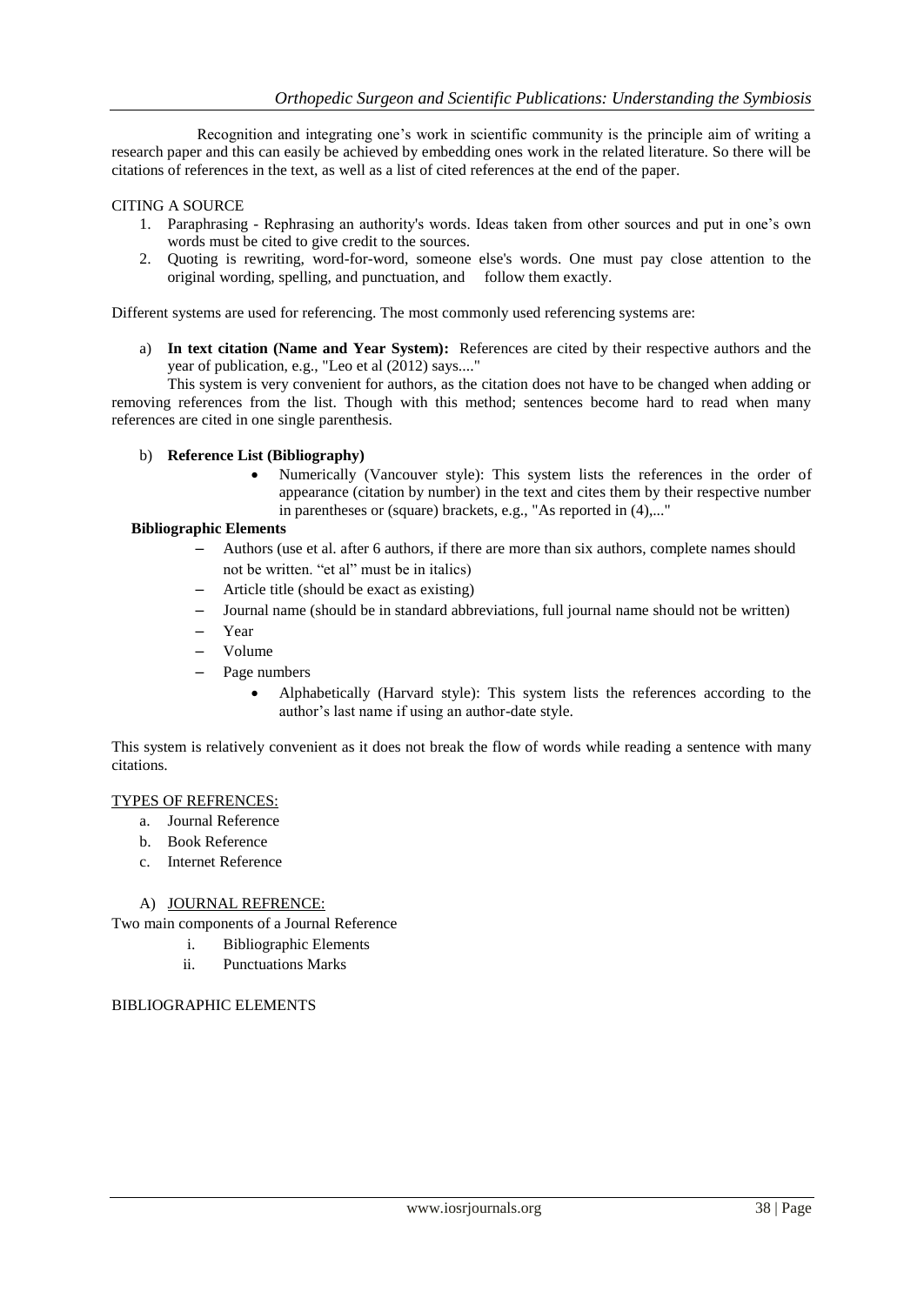

B) BOOK REFRENCE: Chapter in a book.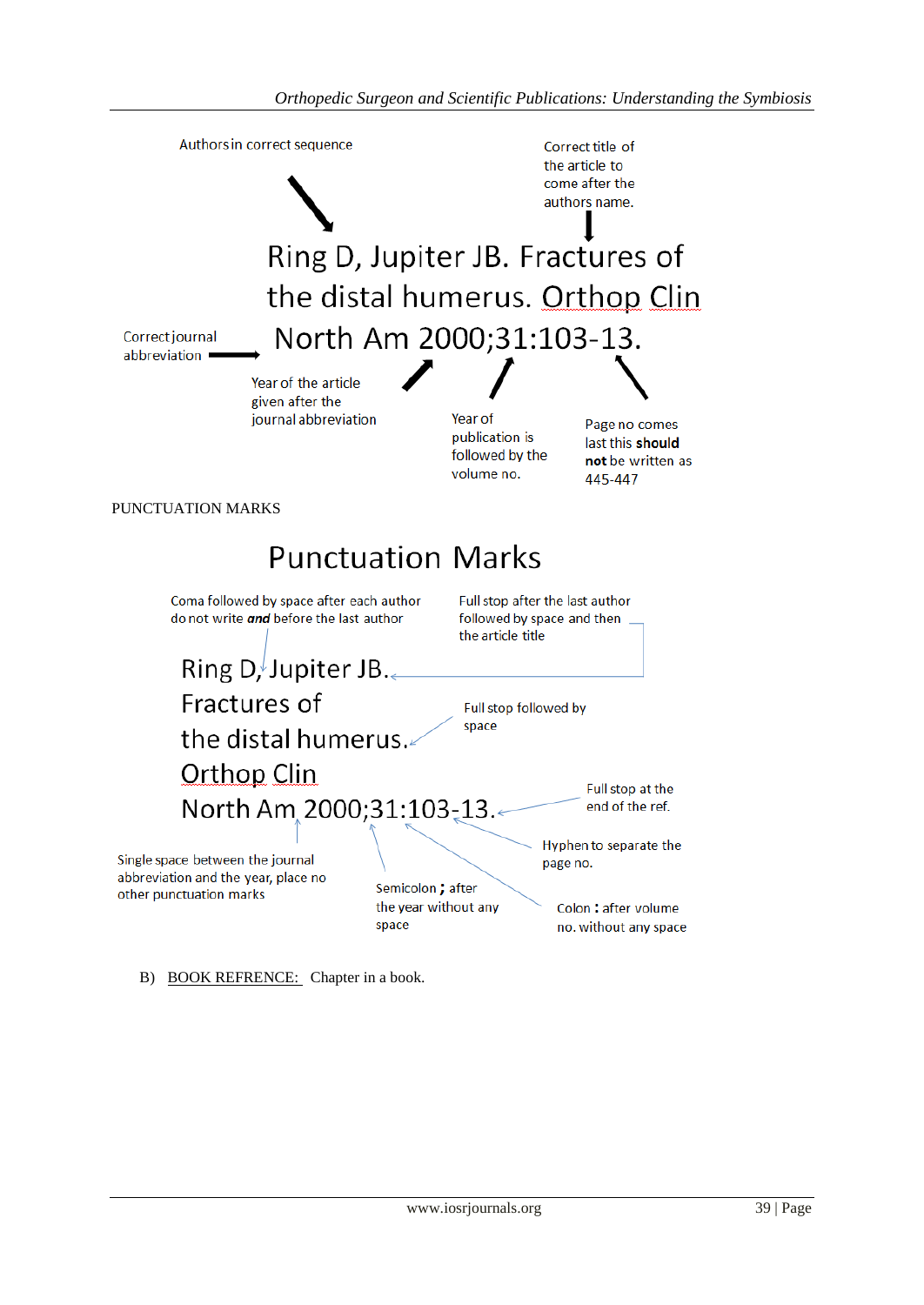

- 3. Journal article on the Internet
	- Abood S. Quality improvement initiative in nursing homes: the ANA acts in an advisory role. Am J Nurs [Internet]. 2002 Jun [cited 2002 Aug 12];102(6):[about 1 p.]. Available from: <http://www.nursingworld.org/AJN/2002/june/Wawatch.htmArticle>

Few things to remember while citing references $^{10}$ :

- 1. List significant published references.
- 2. Unpublished references should be cited only if necessary.
- 3. All the references should be complete, with author name(s), year, article title, journal name, page extent, and publisher, and should match the text citation.
- 4. Avoid cross referencing from other articles; check it yourself, if available in your library.
- 5. Choose references that strengthen your argument

While writing a scientific paper one should have basic understanding of certain facts regarding publications:

a) Authorship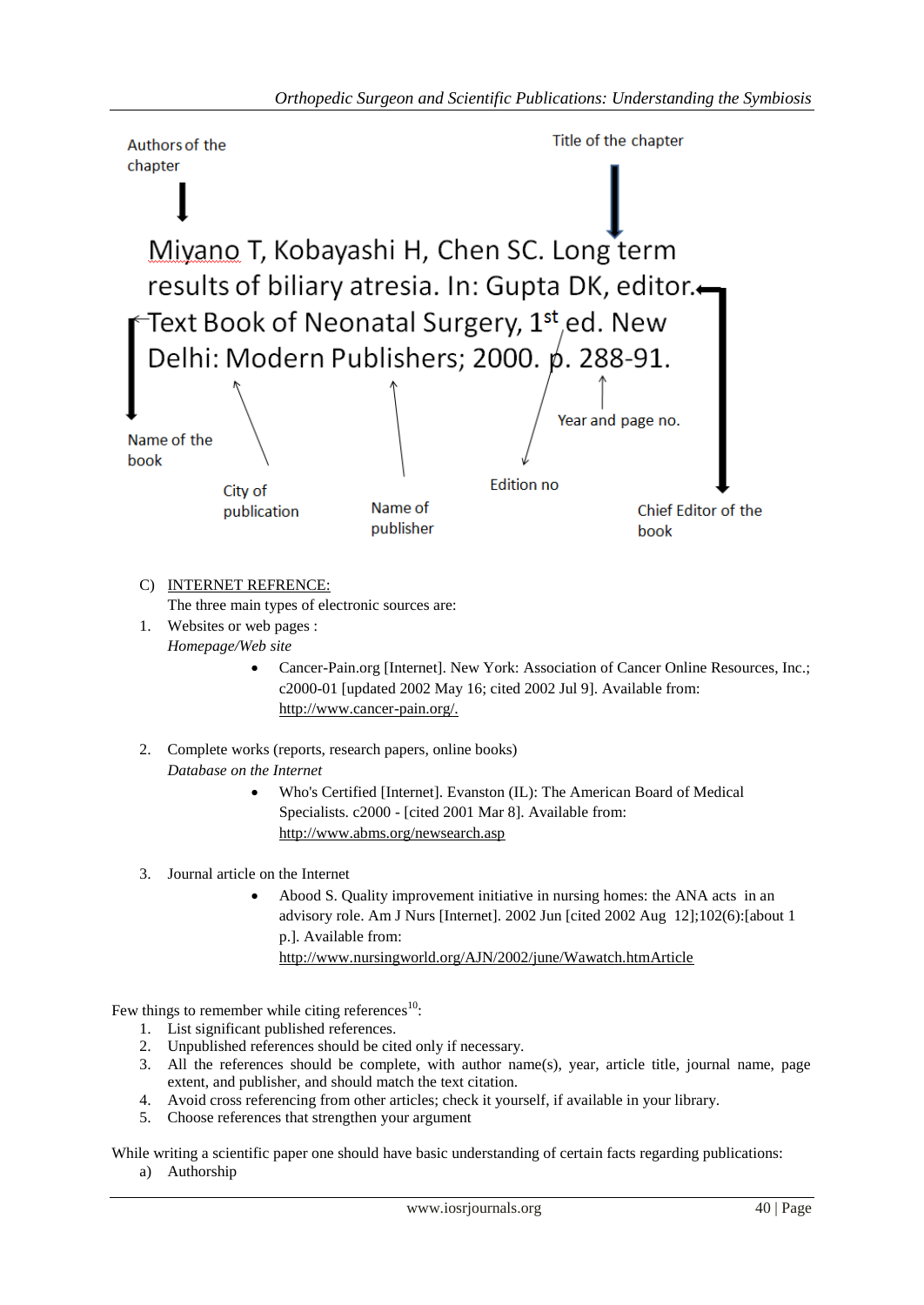- b) Plagiarism
- c) Impact factor

Authorship: An "author" is generally considered to be someone who has made substantive intellectual contribution to a published study. The name that appears at the beginning of a paper serves an important purpose. It let others know who conducted the study and should get credit for it. Likewise, the credit derived from publications is used to determine an author's worth.

 Academic Performance Indicator (API) for publications is carried out in following manner as per the UGC (University Grants Commission, New Delhi)

- 1. Single author 100% of total points
- 2. Two Authors(First/Principal author + the corresponding author/supervisor/mentor) 60% of the total points to each.
- 3. Three or more authors (First/Principal author  $+$  the corresponding author/supervisor/mentor  $+$  others)-60% of the total points to each First/Principal author + the corresponding author/supervisor/mentor  $\&$ 40% of the total points to all others

Plagiarism: One should not claim words and ideas of another as their own; rather should give credit where credit is due. Whether paraphrasing, quoting an author directly, or describing an idea that influenced one's work, the source should always be credited. Quoting somebody without giving proper credit can lead to plagiarism.Plagiarism is not a [crimep](http://en.wikipedia.org/wiki/Crime)er se but in academia; it is a serious [ethical](http://en.wikipedia.org/wiki/Ethics) offense.

Impact Factor: The measure of quality and prestige of a journal is the impact factor<sup>11</sup>. It is used for ranking and evaluating the journals and also to judge the academic performance and the quality and importance of an individual research publication. The IF is a product of the Institute of Scientific Information (ISI) of Philadelphia, PA. ISI founded in 1958, is an independent, non-governmental private company. This has a database which lists the contents of scientific journals published worldwide. They calculate the number of citation of each paper within the database receives from other papers within the database. A paper which receives more citation is valued more.

The IF for a journal is calculated by dividing the number of citation received in a particular year for the number of articles published in preceding 2 years. This gives a numeric value. To calculate the IF of *Indian Journal of Orthopaedics*in the year 2011, the citations received in the year 2011 forthe articles published in year 2009 and 2010 (numerator)will be divided by number of articles published in year 2009and 2010 (denominator).

 IF in 2011= Citation in 2011 for the articles published in 2009 and 2010 Number of articles published in 2009 and 2010

This IF of a journal is intended to measure how often, on an average, authors cite moderately recent articles from the particular journal.4 The original papers, notes and review articles are included in the total of denominator while citation of original articles, notes, review articles, editorial, letters and meeting abstracts are included as numerator. The IF appearing in 2012 will reflect IF of 2011 of any journal for articles published in 2009 and 2010.The IF for Indian journal of Orthopedics is listed in journal citation report (JCR) published around July-August every year.

Some people have a flair for writing, some with all the experience and knowledge in their minds just can't reproduce same on the paper. Even experienced scholars are noted to be not very good in paper writing.

#### THINGS TO BE AVOIDED:

Ten characteristics of an incredibly dull paper Sand-Jenson in Oikos 2007, 116 723 (C&E News Sept 10, 2007)

- 1. Loss of focus; unnecessary details.
- 2. No originality and personality.

- 4. No indication of any potential implications.
- 5. No illustrations.
- 6. Left out necessary steps of reasoning.
- 7. Use of abbreviations and technical terms that only specialists in the field can understand.
- 8. Too serious paper with no significant discussion.

<sup>3.</sup> Really long article.